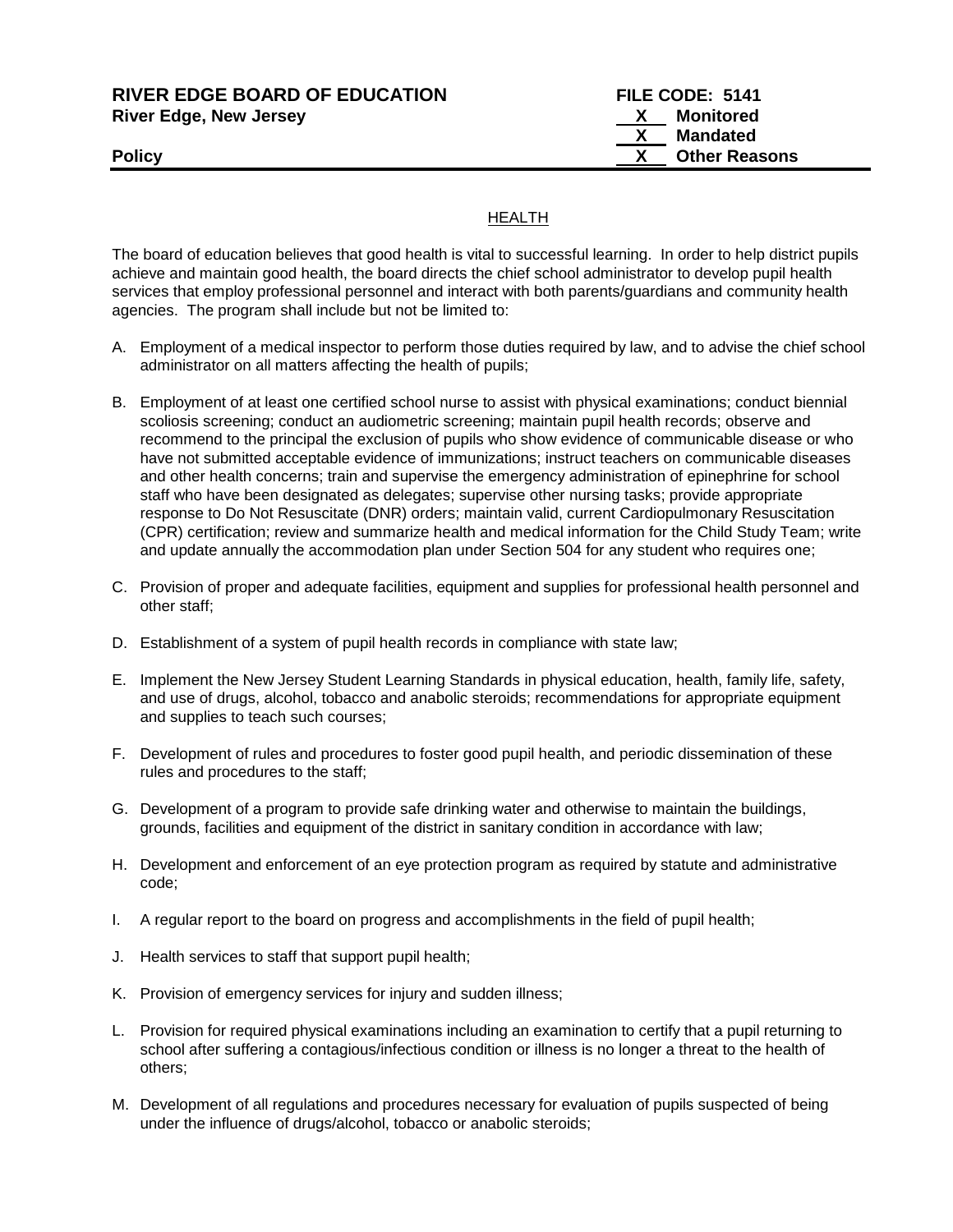- N. Encouragement of correction of defects through fully informing pupils and parents/guardians concerning the findings of health examinations for scoliosis;
- O. Preparation for the potential disruption of a pandemic flu outbreak, such as avian flu, by filling out a school preparedness checklist available from [www.pandemicflu.gov](http://www.pandemicflu.gov/) or NJSBA, with periodic reports to the school board on steps the district has already taken, as well as additional steps that need to be taken, to prepare for a flu pandemic.

School-based health care services shall be available to all students, including English language learners.

#### Annual Nursing Plan

The chief school administrator (or his/her designee) in conjunction with the school physician and the certified school nurse shall develop an annual nursing services plan. The nursing services plan shall describe in detail the nursing services to be provided throughout the district based on the needs of its students, potential emergency situations, basic nursing services requirements, and the assignment of medical staff to provide the services. The nursing services plan shall be adopted annually at a regular meeting. The nursing services plan may include the following:

- A. A description of the basic nursing services provided all students;
- B. A summary of specific medical needs of individual students and the services required to address the needs;
- C. A description of how nursing services will be provided in an emergency;
- D. Detailed nursing assignments for all school buildings;
- E. The nursing services and additional medical services provided to nonpublic schools.

### Students with Diabetes

As used in this policy, an "individualized health care plan" means a document setting out the health services needed by the student at school, and an "individualized emergency health care plan" outlines a set of procedural guidelines that provide specific directions about what to do in a particular emergency situation. Both are to be developed by the school nurse, in consultation with the parent or guardian of a student with diabetes and other medical professionals who may be providing diabetes care to the student, and signed by the parent or guardian.

The board believes that diabetes is a serious chronic disease that impairs the body's ability to use food, and must be managed 24 hours a day in order to avoid the potentially life-threatening short-term consequences of blood sugar levels that are either too high or too low. In order to manage their disease, students with diabetes must have access to the means to balance food, medications, and physical activity level while at school and at school-related activities.

Accordingly, a parent or guardian of a student with diabetes shall inform the school nurse, who shall develop an individualized health care plan and an individualized emergency health care plan for the student. Further, the parent or guardian must annually provide to the board of education written authorization for the provision of diabetes care as outlined in the plans, including authorization for the emergency administration of glucagon.

Both plans shall be updated by the school nurse prior to the beginning of each school year and as necessary if there is a change in the student's health status. The plans may include elements specified in N.J.S.A. 18A:40-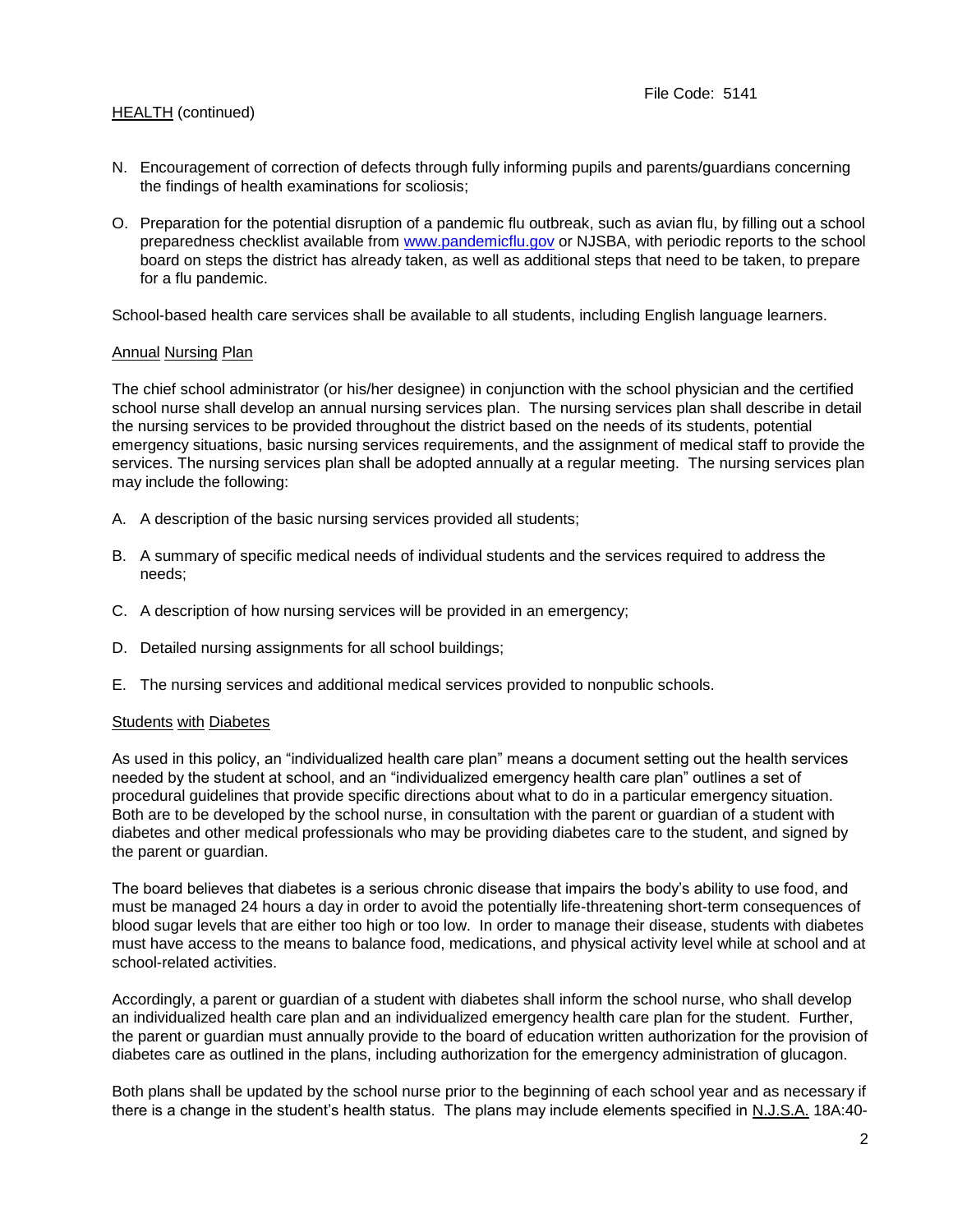12.13 including, but not limited to:

- A. The symptoms of hypoglycemia for that particular student and the recommended treatment;
- B. The symptoms of hyperglycemia for that particular student and the recommended treatment;
- C. The frequency of blood glucose testing;
- D. Written orders from the student's physician or advanced practice nurse outlining the dosage and indications for insulin administration and the administration of glucagon, if needed;
- E. Times of meals and snacks and indications for additional snacks for exercise;
- F. Full participation in exercise and sports, and any contraindications to exercise, or accommodations that must be made for that particular student;
- G. Accommodations for school trips, after-school activities, class parties, and other school-related activities;
- H. Education of all school personnel who may come in contact with the student about diabetes, how to recognize and treat hypoglycemia, how to recognize hyperglycemia, and when to call for assistance;
- I. Medical and treatment issues that may affect the educational process of the student with diabetes; and
- J. How to maintain communications with the student, the student's parent or guardian and healthcare team, the school nurse, and the educational staff.

The school nurse assigned to a particular school shall coordinate the provision of diabetes care at that school and ensure that appropriate staff are trained in the care of these students, including staff working with schoolsponsored programs outside of the regular school day. The school nurse shall also ensure that each school bus driver that transports a student with diabetes is provided notice of the student's condition, how to treat hypoglycemia, and emergency/parent contact information. A reference sheet identifying signs and symptoms of hypoglycemia shall be posted in plain view within school buildings.

The school nurse shall have the primary responsibility for the emergency administration of glucagon to a student with diabetes who is experiencing severe hypoglycemia. The school nurse shall designate, in consultation with the board of education, additional employees of the school district who volunteer to administer glucagon to a student with diabetes who is experiencing severe hypoglycemia. The designated employees shall only be authorized to administer glucagon, following training by the school nurse or other qualified health care professional, when a school nurse is not physically present at the scene.

Upon written request of the parent or guardian and as provided in the individualized health care plan, the student shall be allowed to attend to the management and care of his/her diabetes in the classroom, on school grounds or at any school-related activity, if evaluated and determined to be capable of doing so consistent with the plan. The student's management and care of his/her diabetes shall include the following:

- A. Performing blood glucose level checks;
- B. Administering insulin through the insulin delivery system the student uses;
- C. Treating hypoglycemia and hyperglycemia;
- D. Possessing on the student's person at any time the supplies or equipment necessary to monitor and care for the student's diabetes;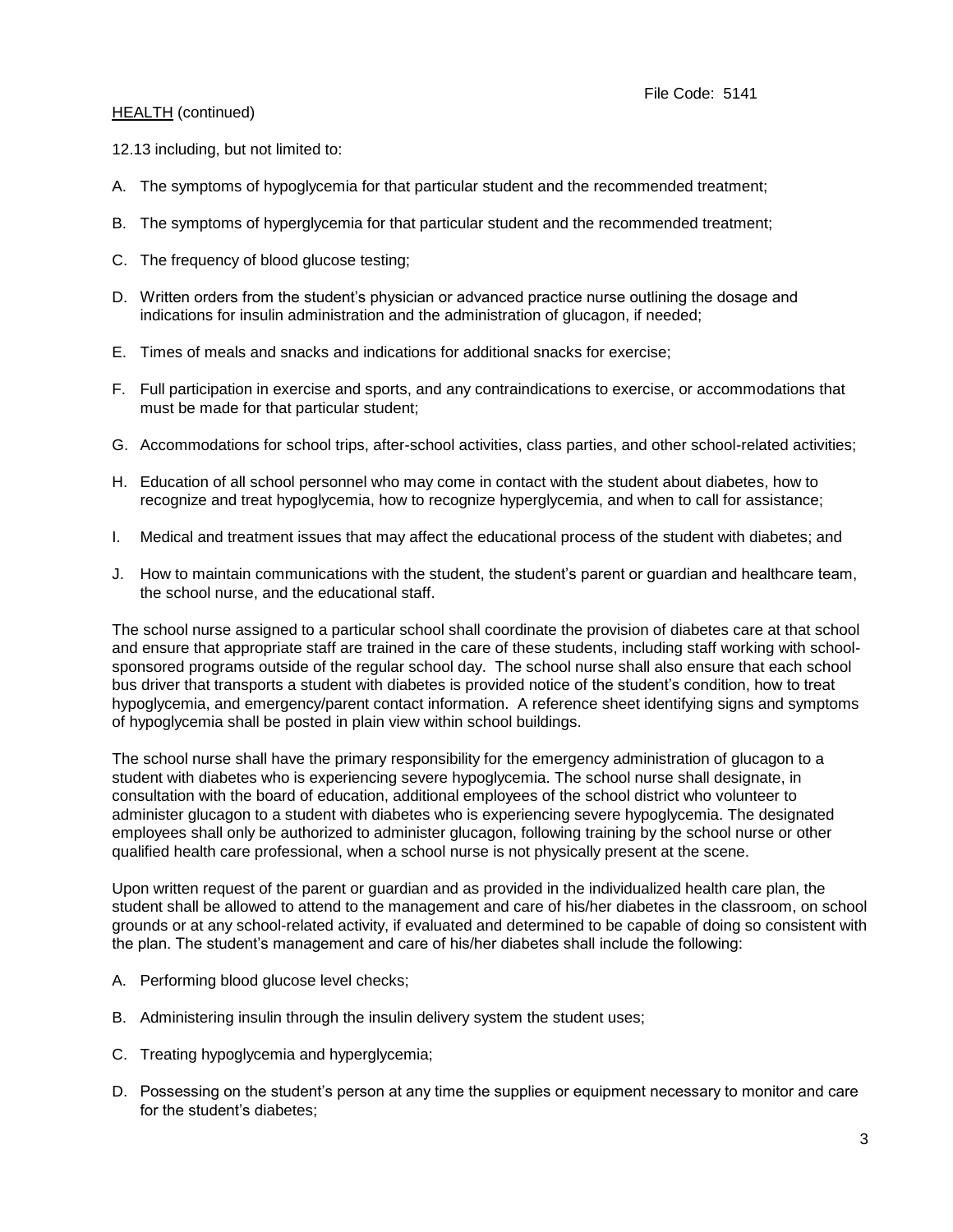- E. Compliance with required procedures for medical waste disposal in accordance with district policies and as set forth in the individual health care plan; and
- F. Otherwise attending to the management and care of the student's diabetes.

#### Students with Epilepsy or a Seizure Disorder

The parent/guardian of a student with epilepsy or a seizure disorder who seeks care for their student while at school shall submit annually to the school nurse the student's seizure action plan. The seizure action plan shall be comprehensive and provided by the student's physician, advanced practice nurse, or physician's assistant. It shall include, but is not limited to, information regarding presentation of seizures, seizure triggers, daily seizure medications, seizure first aid, and additional treatments.

The parents/guardians of the student shall annually provide the board with written authorization for the provision of epilepsy or seizure disorder care at school and school-sponsored programs outside of the regular school day. When this written authorization is received, the school nurse shall develop an individualized health care plan and an individualized emergency health care plan for the student.

The school nurse shall also obtain a release from the parent/guardian of a student with epilepsy or a seizure disorder to authorize the sharing of medical information between the student's physician or advanced practice nurse and other health care providers. The release shall also authorize the school nurse to share medical information with other staff members of the school district as necessary.

The individualized health care plan shall be developed by the school nurse, in consultation with the parent or guardian of a student with epilepsy or a seizure disorder and other appropriate medical professionals who may be providing epilepsy or seizure disorder care to the student. It shall be consistent with the recommendations of the student's health care providers. The individualized health care plan shall detail the health services needed by the student at school. The plan shall be signed by the parent or guardian and the school nurse.

The individualized emergency health care plan shall be developed by the school nurse in consultation with the parent or guardian of a student with epilepsy or a seizure disorder and other appropriate medical professionals, which is consistent with the recommendations of the student's health care providers. This plan shall detail specific actions for non-medical school staff to take in a particular emergency situation. The plan shall be signed by the parent or guardian and the school nurse.

The individualized health care plan shall include, and the individualized emergency health care plan may include:

- A. Written orders from the student's physician or advanced practice nurse outlining the epilepsy or seizure disorder care;
- B. The symptoms of the epilepsy or seizure disorder for that particular student and recommended care;
- C. Full participation in exercise and sports, and any contraindications to exercise, or accommodations that must be made for that particular student;
- D. Accommodations for school trips, after-school activities, class parties, and other school-related activities;
- E. Education of all school personnel about epilepsy and seizure disorders, how to recognize and provide care for epilepsy and seizure disorders, and when to call for assistance;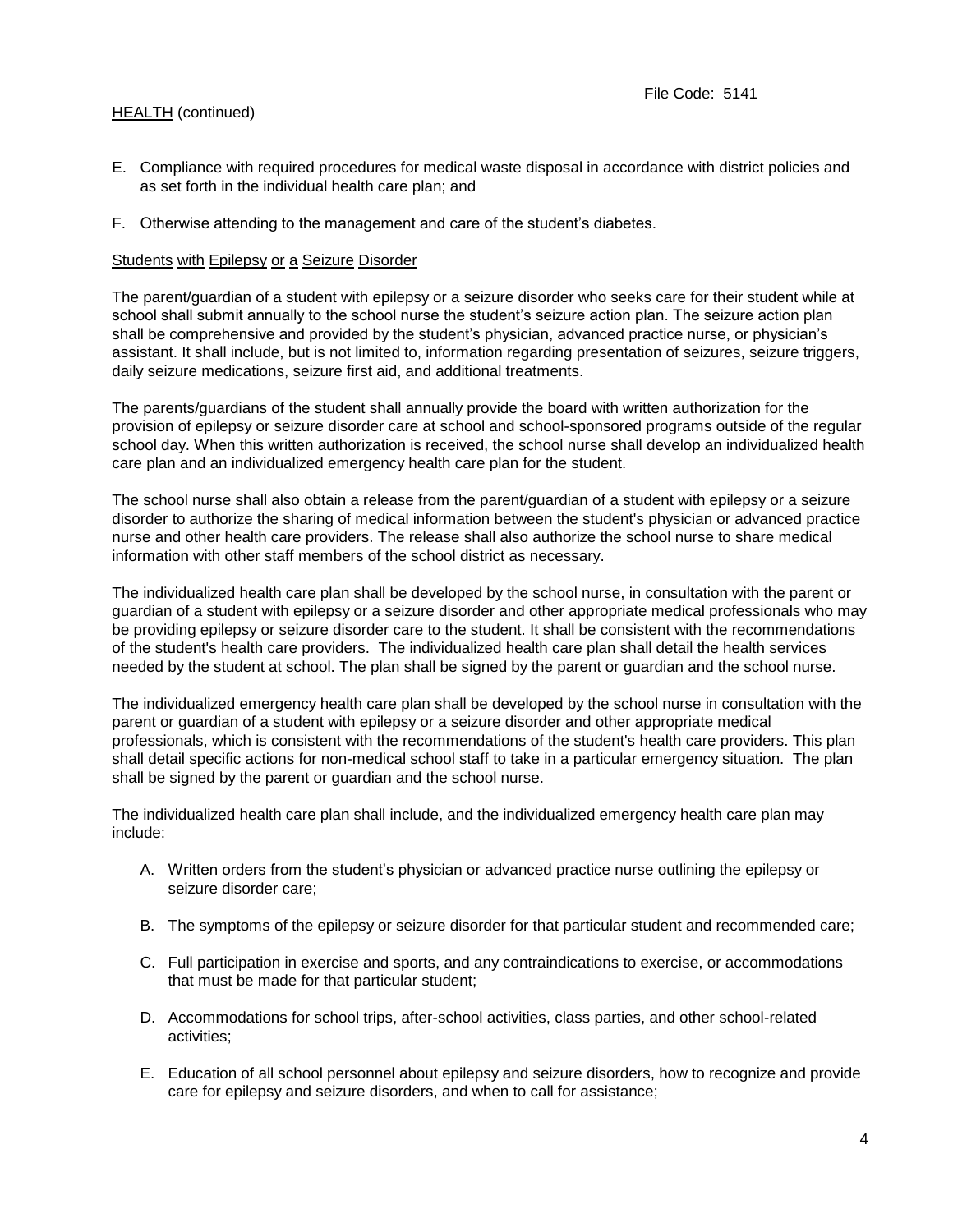- F. Medical and treatment issues that may affect the educational process of the student with epilepsy or the seizure disorder;
- G. The student's ability to manage, and the student's level of understanding of, the student's epilepsy or seizure disorder; and
- H. How to maintain communication with the student, the student's parent or guardian and health care team, the school nurse, and the educational staff.

The board directs the school nurse to coordinate the provision of epilepsy and seizure disorder care at the school and ensure that all staff are trained in the care of students with epilepsy and seizure disorders, including staff working with school-sponsored programs outside of the regular school day. The training shall include a Department of Health-approved on-line or in-person course of instruction provided by a nonprofit national organization that supports the welfare of individuals with epilepsy and seizure disorders.

The school nurse shall provide school bus drivers responsible for transporting a student with epilepsy or a seizure disorder with a notice of the student's condition; information on how to provide care for epilepsy or the seizure disorder; emergency contact information; epilepsy and seizure disorder first aid training; and parent contact information.

No school employee, including a school nurse, a school bus driver, a school bus aide, or any other officer or agent of a board, shall be held liable for any good faith act or omission consistent with the provisions of this act, nor shall an action before the New Jersey State Board of Nursing lie against a school nurse for any such action taken by a person trained in good faith by the school nurse pursuant to this act. Good faith shall not include willful misconduct, gross negligence, or recklessness.

#### New Jersey Family Care

The school nurse shall ensure that the parent/guardians of students who are without medical coverage are notified of and provided information on the accessibility of the New Jersey Family Care Program in accordance with N.J.S.A. 18A:40-34.

### Nonpublic School Pupils

The board shall provide mandated nursing services to nonpublic school pupils as required by law (see policy 5200 Nonpublic School Pupils).

The operation of the pupil health program shall be in compliance with the rules and regulations of the state department of education, local board of health and the state department of health and senior services, and state department of human services. The board shall review and adopt the regulations developed to implement the district's health services.

#### Automated External Defibrillator (AED)

Because the board recognizes that medical emergencies may occur that justify the use of AEDs, the board shall acquire and maintain this equipment for use by qualified staff members. An applicable patient would exhibit all of the following signs as per American Heart Association standards on AED use:

- A. Is unconscious;
- B. Is not breathing;
- C. Have no signs of circulation (as confirmed by a pulse check).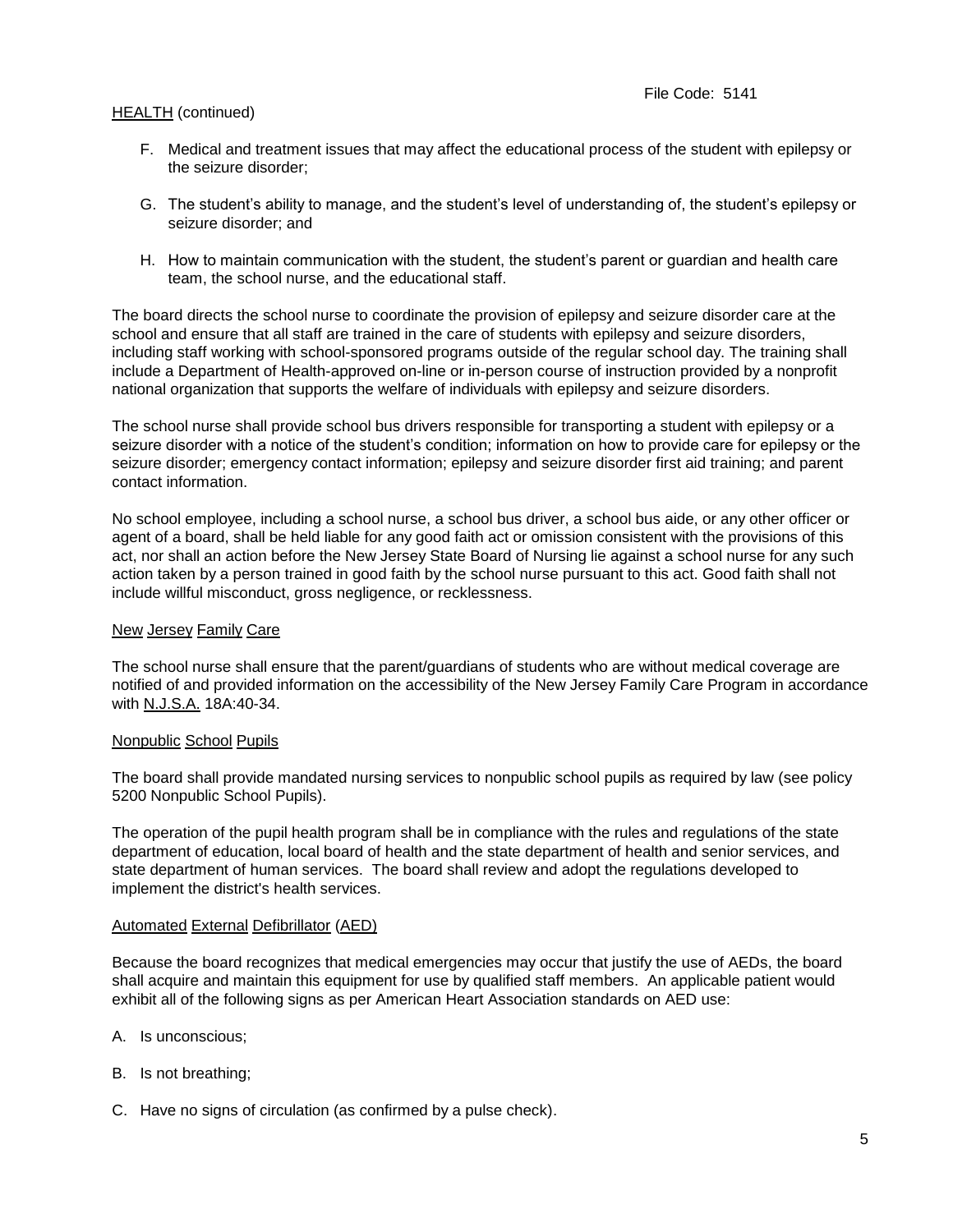Only those staff members documented as having completed the required training shall be authorized to use an AED. A coach, athletic trainer, or in the absence of the coach or athletic trainer and other designated staff member, who is appropriately trained and certified in the use of the AED shall be present during athletic events or team practices. In the event that no appropriately AED trained and certified staff person can be present at athletic events or team practices, the district shall ensure that a State-certified emergency services provider or other certified first responder is on site at the event or practice.

### Placement, Accessibility and Maintenance of the AED

The AED shall be:

- A. Available in an unlocked location on school property with an appropriate identifying sign;
- B. Accessible during the school day and any other time when a school-sponsored athletic event or team practice is taking place in which pupils of the district or nonpublic school are participating;
- C. Within reasonable proximity of the school athletic field or gymnasium, as applicable;
- D. Tested and maintained according to the manufacturer's operational guidelines and notification shall be provided to the appropriate first aid, ambulance, or rescue squad or other appropriate emergency medical services provider regarding the defibrillator, the type acquired, and its location in accordance with section 3 of P.L.1999, c.34 (N.J.S.A. 2A:62A-25).

#### Implementation of Procedures for Cardio-Pulmonary Resuscitation and AED Use

The chief school administrator shall oversee the development and implementation of a district emergency action plan that establishes guidelines for use of the AED. The emergency action plan shall include:

- A. A list of no less than five school employees, team coaches, or licensed athletic trainers who hold current certifications from the American Red Cross, American Heart Association, or other training program recognized by the Department of Health, in cardio-pulmonary resuscitation and in the use of a defibrillator. The list shall be updated, as necessary, at least once in each semester of the school year; and
- B. Detailed procedures on responding to a sudden cardiac event including, but not limited to, the identification of the persons in the school who will be responsible for: responding to the person experiencing the sudden cardiac event, calling 911, starting cardio-pulmonary resuscitation, retrieving and using the defibrillator, and assisting emergency responders in getting to the individual experiencing the sudden cardiac event.

Any employee, student or other individual who inappropriately accesses and/or uses an AED will be subject to disciplinary action, up to and including expulsion from school and/or termination of employment. Civil and/or criminal liability may also be imposed on any student, employee or individual who inappropriately accesses and/or uses an AED. All usage will be reported to the board of education.

#### Immunity

A school district and its employees shall be immune from civil liability in the acquisition and use of defibrillators pursuant to the provisions of section 5 of P.L.1999, c.34 (C.2A:62A-27). A person who acts with gross negligence or willful misconduct in the use of defibrillators does not enjoy immunity.

Approved: October 28, 2020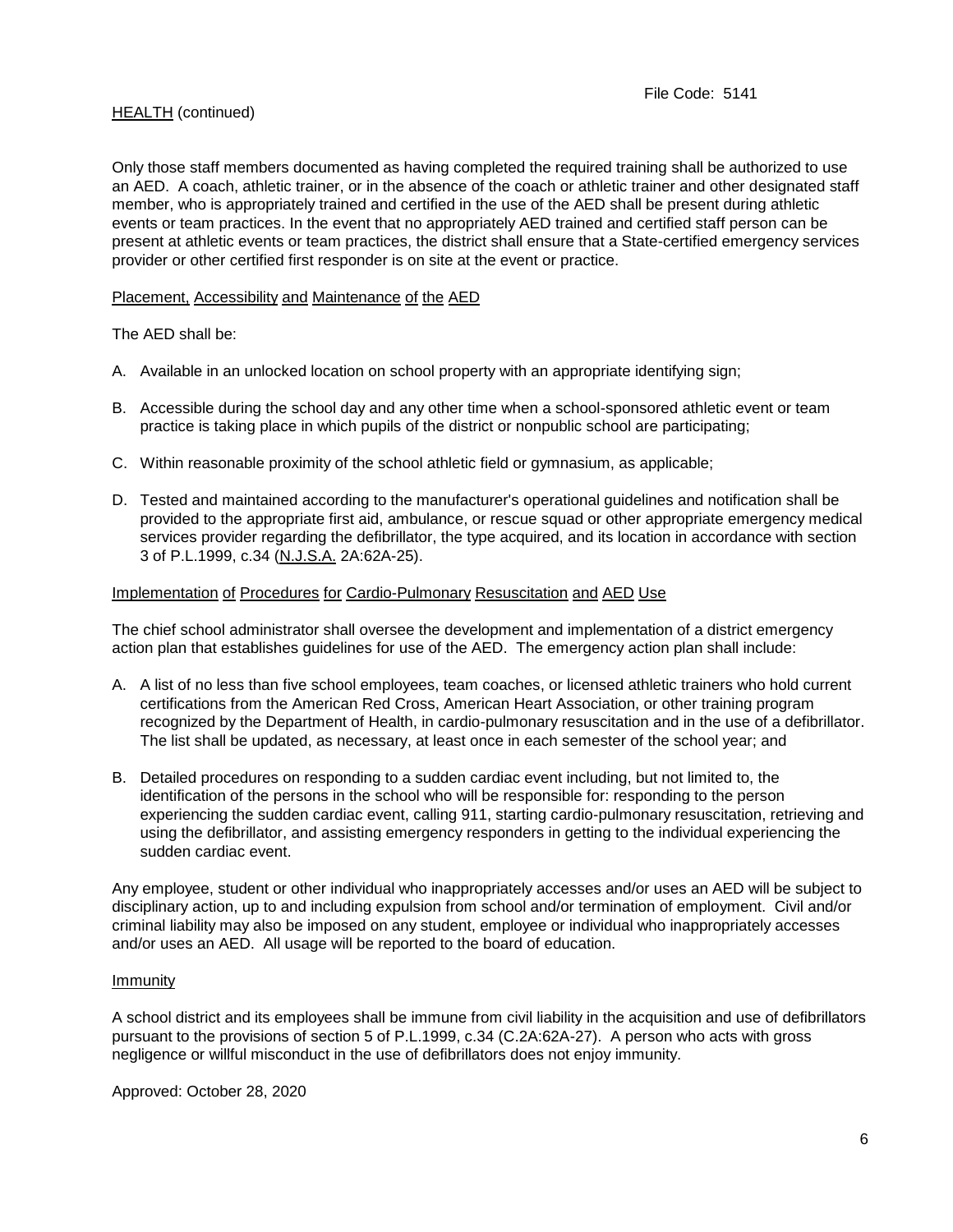## Key Words

Health, Pupil Health, Student Health, Nursing Plan, Diabetes, Individualized Health Care Plan, Cardio-Pulmonary Resuscitation, Automated External Defibrillator, AED, Epilepsy

| Legal References: N.J.S.A. 2A:62A-23 to 27 | AED emergency medical services                                                                         |
|--------------------------------------------|--------------------------------------------------------------------------------------------------------|
| N.J.S.A. 18A:16-6, -6.1                    | Indemnity of officers and employees against civil<br>actions                                           |
| N.J.S.A. 18A:35-4.6 et seq.                | Parents Right to Conscience Act of 1979                                                                |
| N.J.S.A. 18A:40-1                          | Employment of medical inspectors, optometrists and<br>nurses; salaries; terms; rules                   |
| N.J.S.A. 18A:40-3                          | Lectures to teachers                                                                                   |
| N.J.S.A. 18A:40-4.3                        | Biennial examination for scoliosis                                                                     |
| N.J.S.A. 18A:40-5                          | Method of examination; notice to parent or guardian                                                    |
| N.J.S.A. 18A:40-6                          | In general                                                                                             |
| N.J.S.A. 18A:40-7, -8,                     |                                                                                                        |
| $-10, -11$                                 | Exclusion of pupils who are ill                                                                        |
|                                            | N.J.S.A. 18A:40-12.11 et seq. Findings, declarations relative to the care of students<br>with diabetes |
| N.J.S.A. 18A:40-12.34                      | Definitions relative to epilepsy and seizure disorders.                                                |
| N.J.S.A. 18A:40-12.35                      | Annual submission of student's seizure action plan                                                     |
| N.J.S.A. 18A:40-12.36                      | Information provided to bus driver                                                                     |
| N.J.S.A. 18A:40-12.37                      | Release to share medical information                                                                   |
| N.J.S.A. 18A:40-12.38                      | Immunity from liability                                                                                |
| N.J.S.A. 18A:40-23 et seq.                 | Nursing Services for Nonpublic School Pupils                                                           |
| N.J.S.A. 18A:40-34                         | New Jersey Family Care Program                                                                         |
| N.J.S.A. 18A:40A-1 et seq.                 | Substance Abuse                                                                                        |
| N.J.S.A. 44:6-2                            | Maintenance by boards of education of clinics for<br>indigent children                                 |
| N.J.A.C. 6A:16-1.1et seq.                  | Programs to Support Student Development                                                                |
| See particularly:                          |                                                                                                        |
| N.J.A.C. 6A:16-1.1, -1.3,                  |                                                                                                        |
| $-2.1, -2.2, -2.3, -2.4$                   |                                                                                                        |
| N.J.A.C. 6A:26-12.1 et seq.                | Operation and Maintenance of School                                                                    |
| See particularly:                          | <b>Facilities</b>                                                                                      |
| N.J.A.C. 6A:26-12.3                        |                                                                                                        |
| N.J.A.C. 8:57-1.1 et seq.                  | Reportable Communicable Diseases                                                                       |
| See particularly:                          |                                                                                                        |
| N.J.A.C. 8:57-2<br>N.J.A.C. 8:61-2.1       | Reporting of AIDS and HIV<br>Attendance at school by pupils or adults infected by                      |
|                                            | Human Immunodeficiency Virus (HIV)                                                                     |
|                                            |                                                                                                        |
|                                            | Plainfield Board of Education v. Cooperman, 105 NJ 587 (1987), guidelines for                          |

admission of children with AIDS, the right to call witnesses and attendant right to crossexamine must be provided automatically upon request of the parties

#### **Possible**

| <b>Cross References: *1410</b> |         | Local units                        |
|--------------------------------|---------|------------------------------------|
|                                | 1420    | County and intermediate units      |
|                                | $*3510$ | Operation and maintenance of plant |
|                                | *3516   | Safety                             |